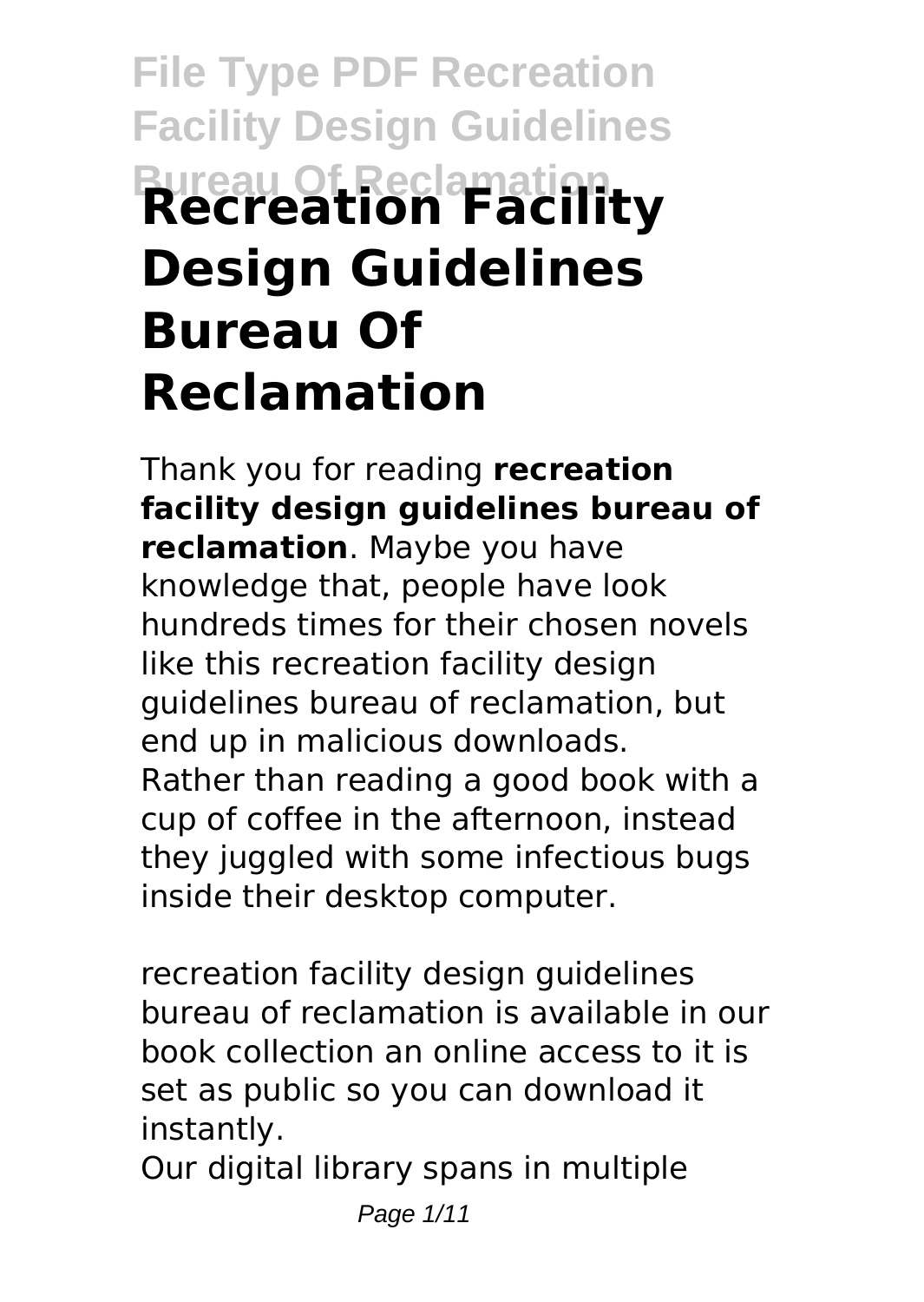**File Type PDF Recreation Facility Design Guidelines**

**Bountries, allowing you to get the most** less latency time to download any of our books like this one.

Merely said, the recreation facility design guidelines bureau of reclamation is universally compatible with any devices to read

My favorite part about DigiLibraries.com is that you can click on any of the categories on the left side of the page to quickly see free Kindle books that only fall into that category. It really speeds up the work of narrowing down the books to find what I'm looking for.

#### **DEPARTMENT OF THE INTERIOR Release BUREAU OF LAND MANAGEMENT**

900 West Via Appia Way Louisville, CO 80027 303.666.7400

#### **Multipurpose Recreation Facilities Require Design ...**

Page 2/11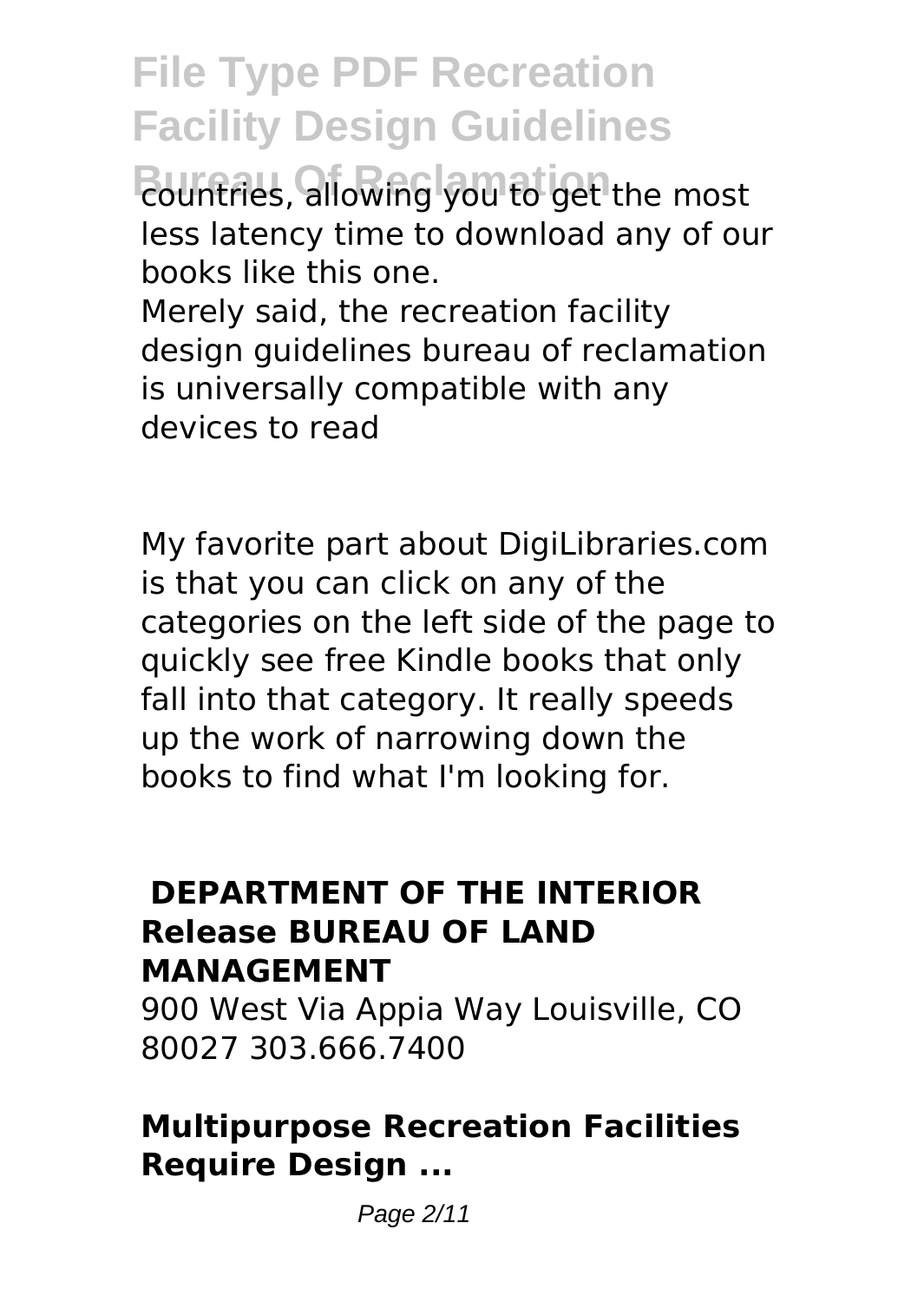## **File Type PDF Recreation Facility Design Guidelines**

Parks provide important recreation and leisure opportunities for people of all ages. Communities increasingly are developing parks to keep up with demand and the latest design trends. Their goal is to create facilities that are both functional and aesthetically pleasing. To achieve this, the park's owner and the design consultant must find a way to communicate their ideas.People can design ...

#### **Recreation & Senior Services | City of Louisville, CO**

Technological advances have had a tremendous impact on the design of fitness and recreation facilities. It used to be that large video displays and highquality sound systems were luxury items, but now they are design standards. Having specific venues adjacent to each other requires that particular attention be paid to acoustics and sightlines.

## **Accessibility | Bureau of Land**

Page 3/11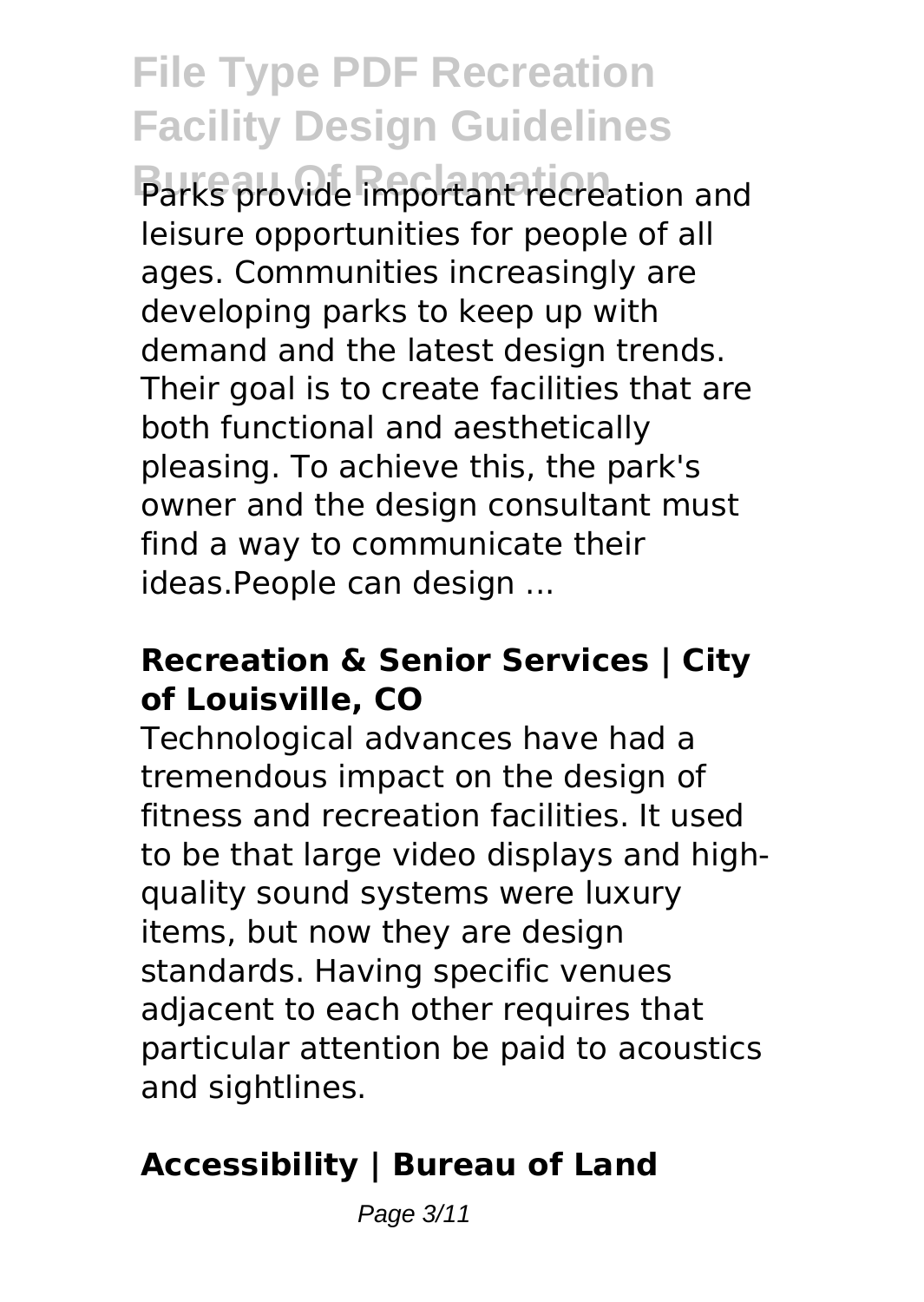## **File Type PDF Recreation Facility Design Guidelines Burgement** Reclamation

Recreation facility design guidelines.. [United States. Bureau of Reclamation.;] Home. WorldCat Home About WorldCat Help. Search. Search for Library Items Search for Lists Search for Contacts Search for a Library. Create ... Bureau of Reclamation ...

#### **Sustainable Facilities — PRB**

Our Facility The Louisville Recreation & Senior Center, built in 1990 and renovated in 2017-2018, areas for meetings, seniors, and fitness activities. It is located at 900 W. Via Appia, Louisville, Colorado.

### **Recreation Facilities Standards: References**

Bureau of Land Management. Search form. Search using USASearch . HOME. ... In person at a federal recreation facility, (see PDF list of sites that issue passes). By ... . Access Board is a federal agency that promotes equality for people with disabilities through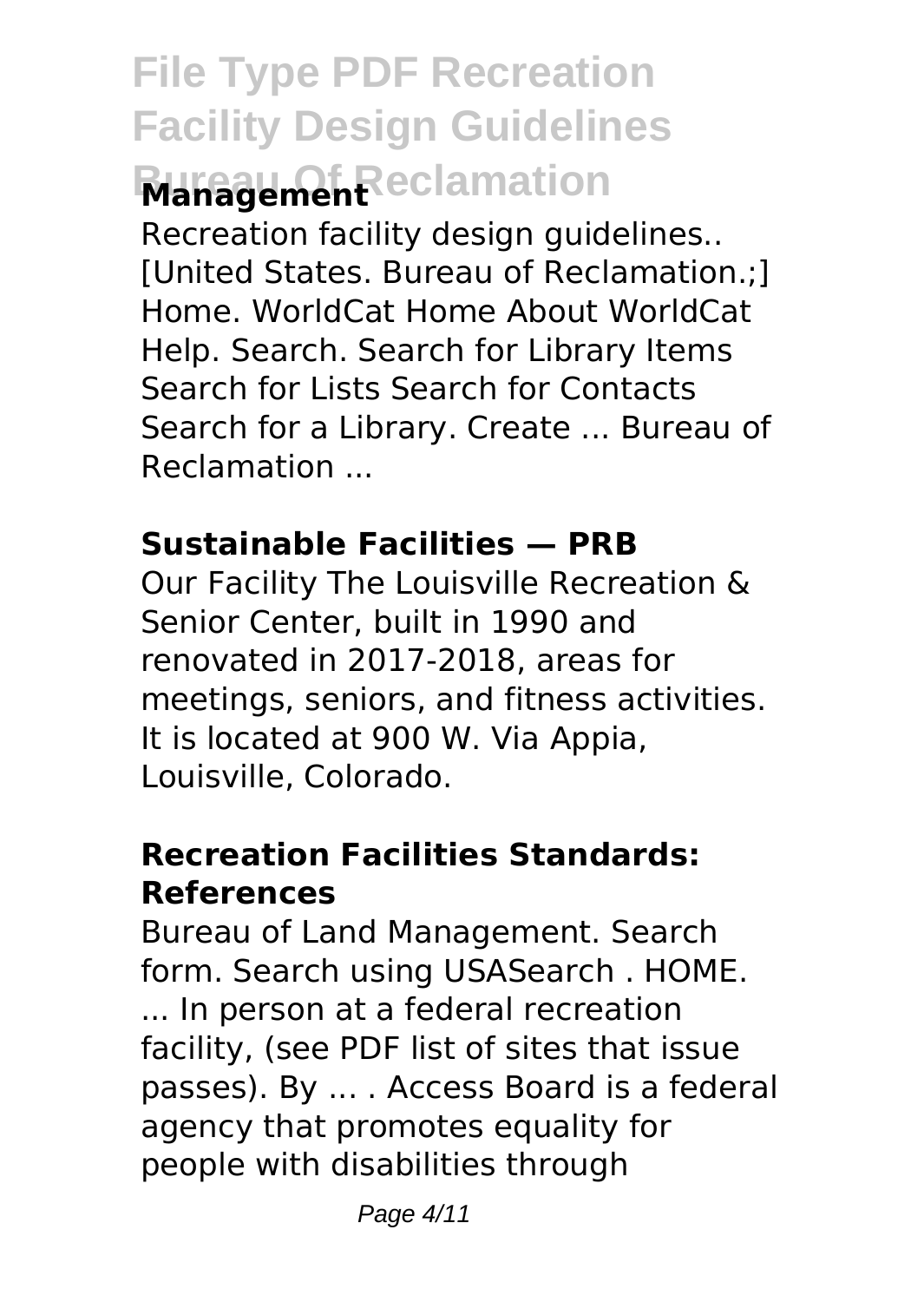**File Type PDF Recreation Facility Design Guidelines Bureau of the Bureau of the Bureau of the Bureau of the Bureau of the Bureau in and the** development of accessibility guidelines ...

#### **Open Space, Parks, Recreation, & Trails Master Plan | City ...**

Standards for Outdoor Recreational Areas. Download original report (pdf) Prepared by John Moeller. Recreation and recreational standards have long been the subject of much discussion and controversy, extending so far as to question the value of standards as a measure of our recreational needs.

#### **Recreation facility design guidelines. (Book, 2002 ...**

design and construction of dams, bridges, roads, trails, buildings; recreation sites and support utilities; and technical assistance in facility operation, inspection, and maintenance to meet the demands and requirements of the State and Field Offices. 2. Providing designs of major structures and facilities upon request. 3.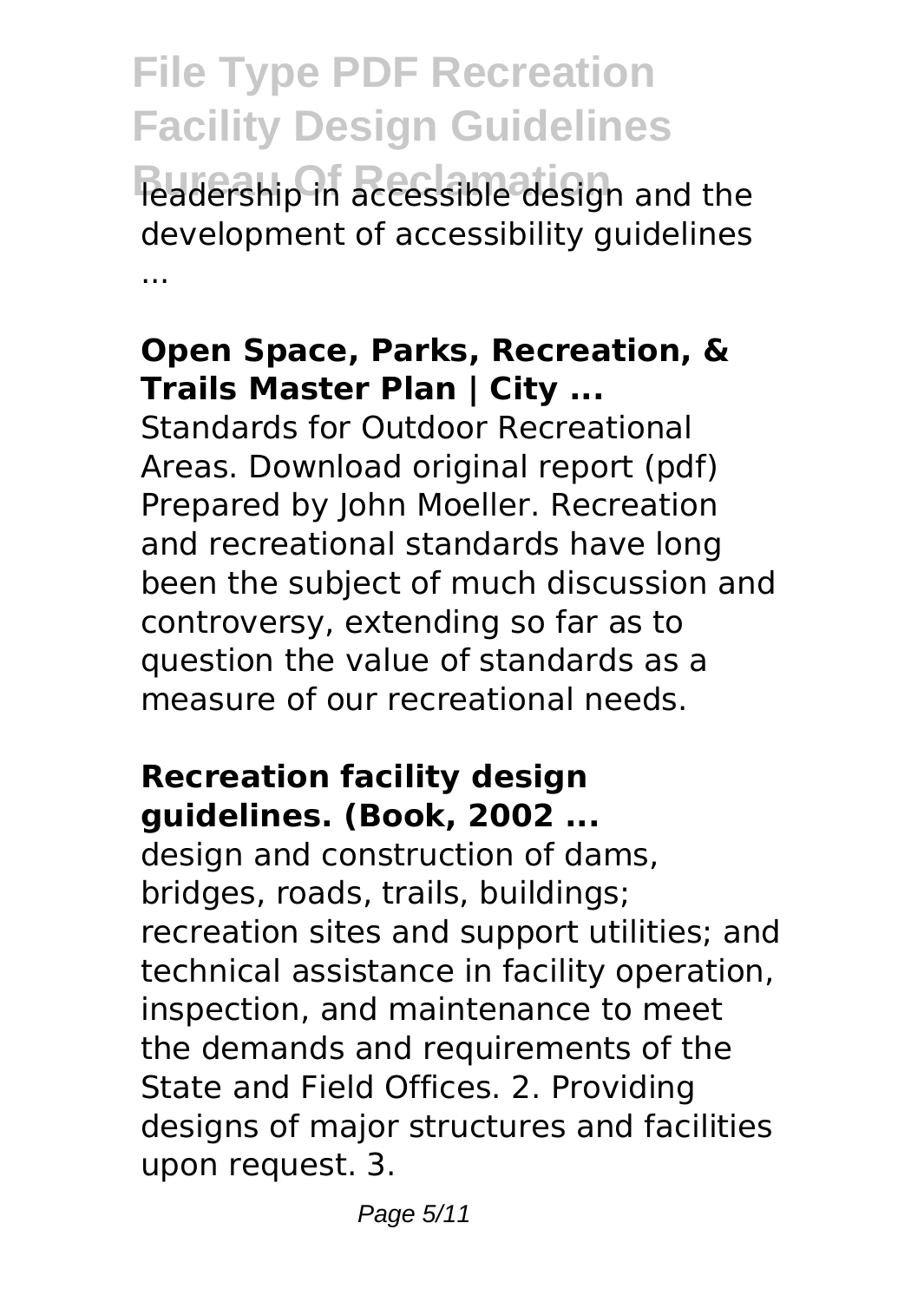## **File Type PDF Recreation Facility Design Guidelines Bureau Of Reclamation**

**Recreation | Bureau of Reclamation** Accessibility Guidelines. Beach Swimming Area Boundary Markings. Use of Foam Filled Pipe Lines Versus Anchored Buoys to Mark Swimming Areas, CECW-ON Memorandum dated 28 April 1998 Bureau of Reclamation Recreation. Facility Design Guidelines, dated September 2002. Campground Design Guidelines

#### **Final Guidelines for Outdoor Developed Areas - United ...**

One source is a publication available in April 2013 from the U.S. Department of the Interior, Bureau of Reclamation, titled "Recreation Facility Design Guidelines." These guidelines are focused on outdoor recreation venues and all of the accompanying buildings, structures, and facilities needed, such as campgrounds, trails and trailheads ...

## **Recreation Facility Design**

Page 6/11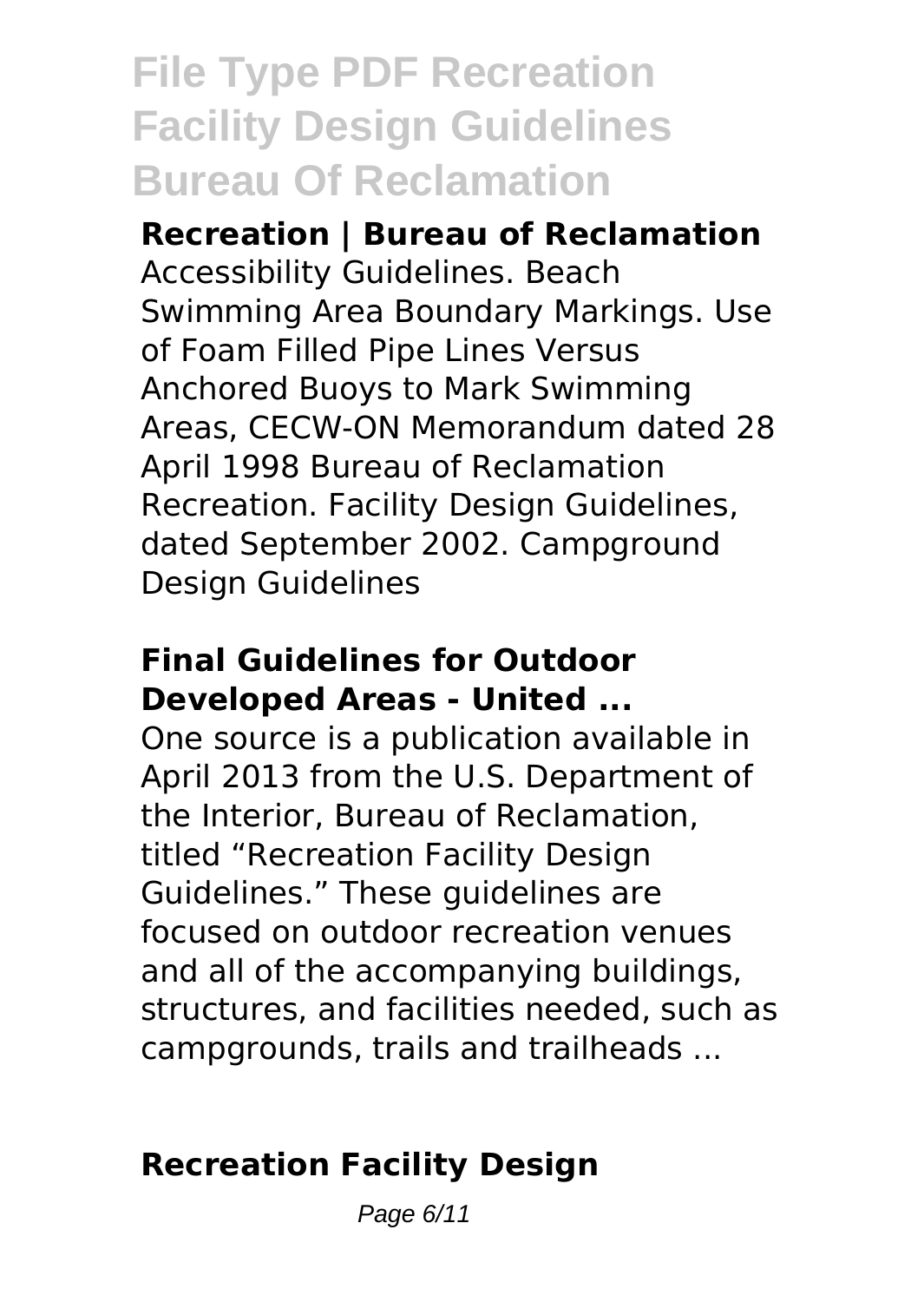**File Type PDF Recreation Facility Design Guidelines Buidelines Bureau** mation recreation facility design details. Use of these guidelines can assist in the planning and budget processes, reduce design costs, and provide consistent and compliant designs.

#### **What to consider when designing recreational facilities**

Recreation. Find a Job. Check Out the Library. Register for Programs. News and Events. Teens - Interested in Serving Your Community? Do you know or are you a teen that would like to get more involved in government and the Broomfield community? Apply to serve on one of Broomfield's Boards and Commissions.

#### **Recreation Facilities - United States Access Board**

General Location Guidelines 3.1 Public Transport Routes All community and recreation facilities which are directly used by the public should be located on or near public transport routes which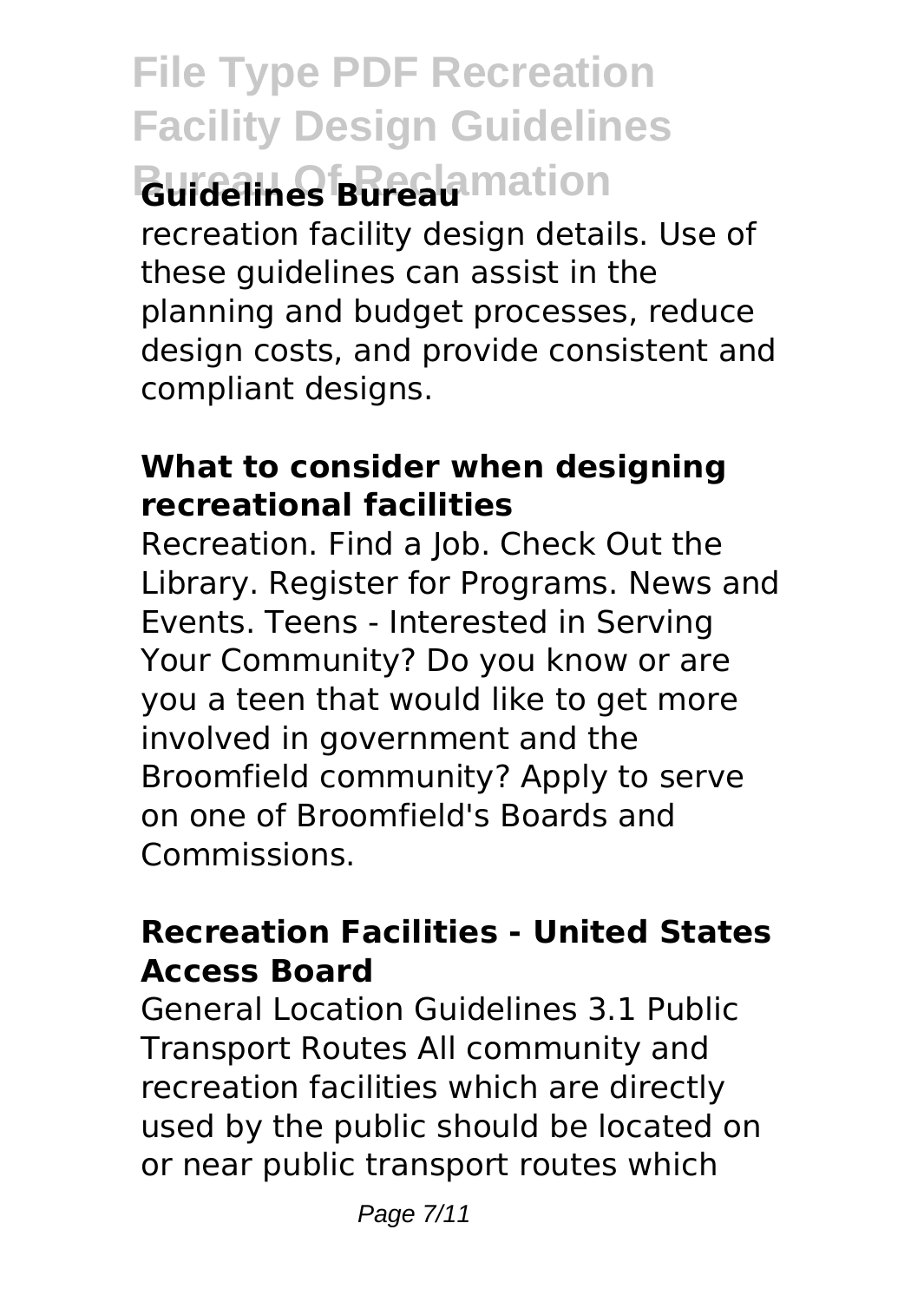**File Type PDF Recreation Facility Design Guidelines Bureau Of Reclamation** provide services which are appropriate

## **Recreation Facility Design Guidelines - Bureau of Reclamation**

Recreation Facility Design Guidelines were updated in April 2013 and is intended to assist planners and design professions in the planning and budget process, reducing design costs, and preparing consistent and compliant desians.

#### **City and County of Broomfield - Official Website ...**

This plan was formally adopted by City Council on February 8, 2005. Below is a link to the complete Plan. You can view the results of the Open Space, Trails, Parks, and Recreation Needs Assessment Survey.

#### **Recreation Faciltiy Management: Design, Development ...**

The School Facilities Design Handbook and the School Facilities Space Templates are to be used in the design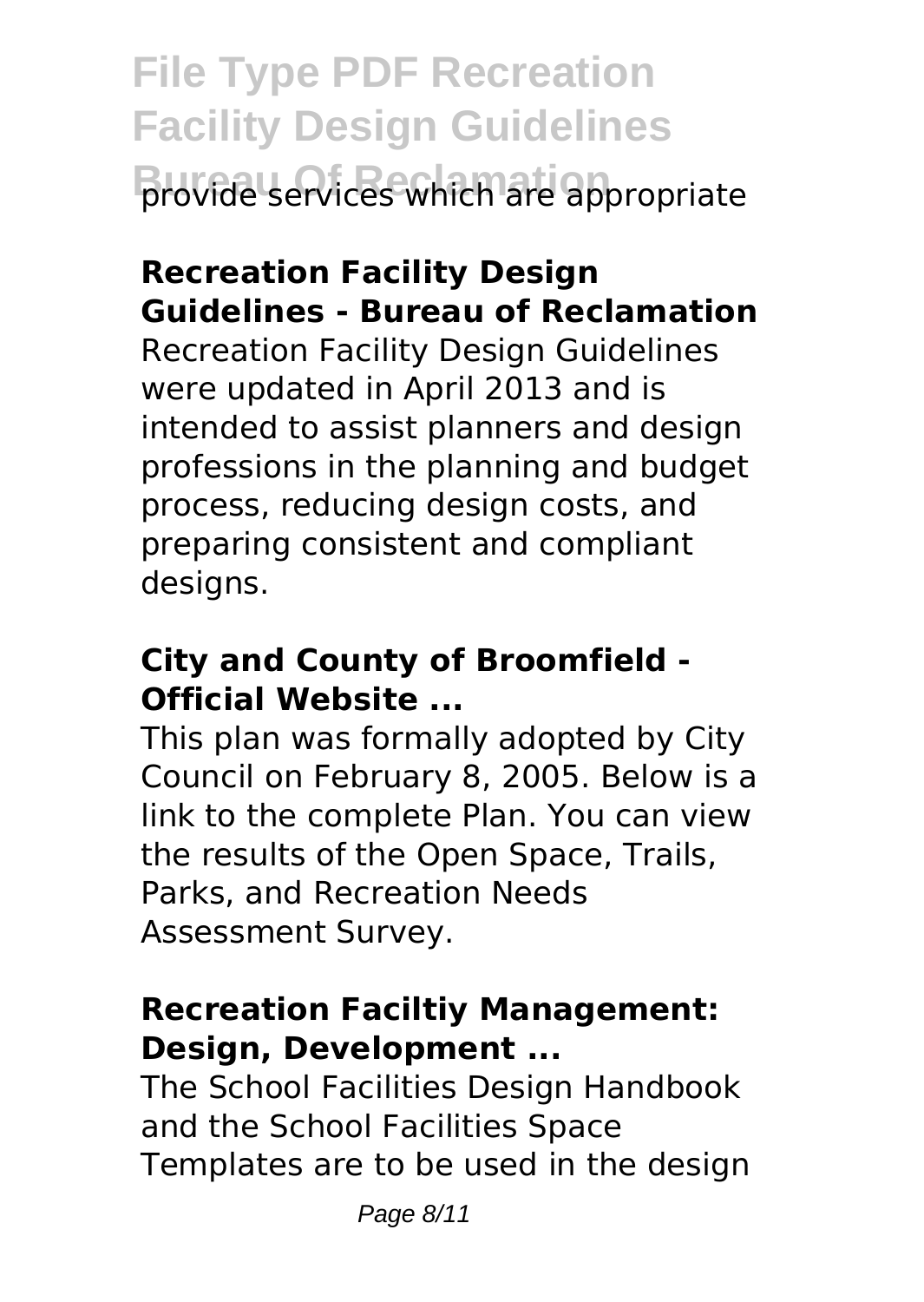**File Type PDF Recreation Facility Design Guidelines Bureau Constitutional facilities funded** by the Bureau of Indian Affairs, to include projects with tribes and tribal organizations. 1010-3. Codes, Standards, and Laws 3.1.

### **Facilities | City of Louisville, CO**

Recreation Facilities The ADA and ABA Standards include provisions for recreation facilities. Outdoor Developed Areas New provisions for outdoor developed areas, including trails, picnic and camping areas, and beach access routes, that will be added to the ABA standards for federally funded facilities.

#### **Standards for Outdoor Recreational Areas**

Architectural Barriers Act Accessibility Guidelines; Outdoor Developed Areas. ... (Bureau of Land Management, Bureau of Reclamation, Fish and Wildlife Service, National Park Service). ... The final rule also applies to non-federal entities that construct or alter recreation facilities on federal land on behalf of the federal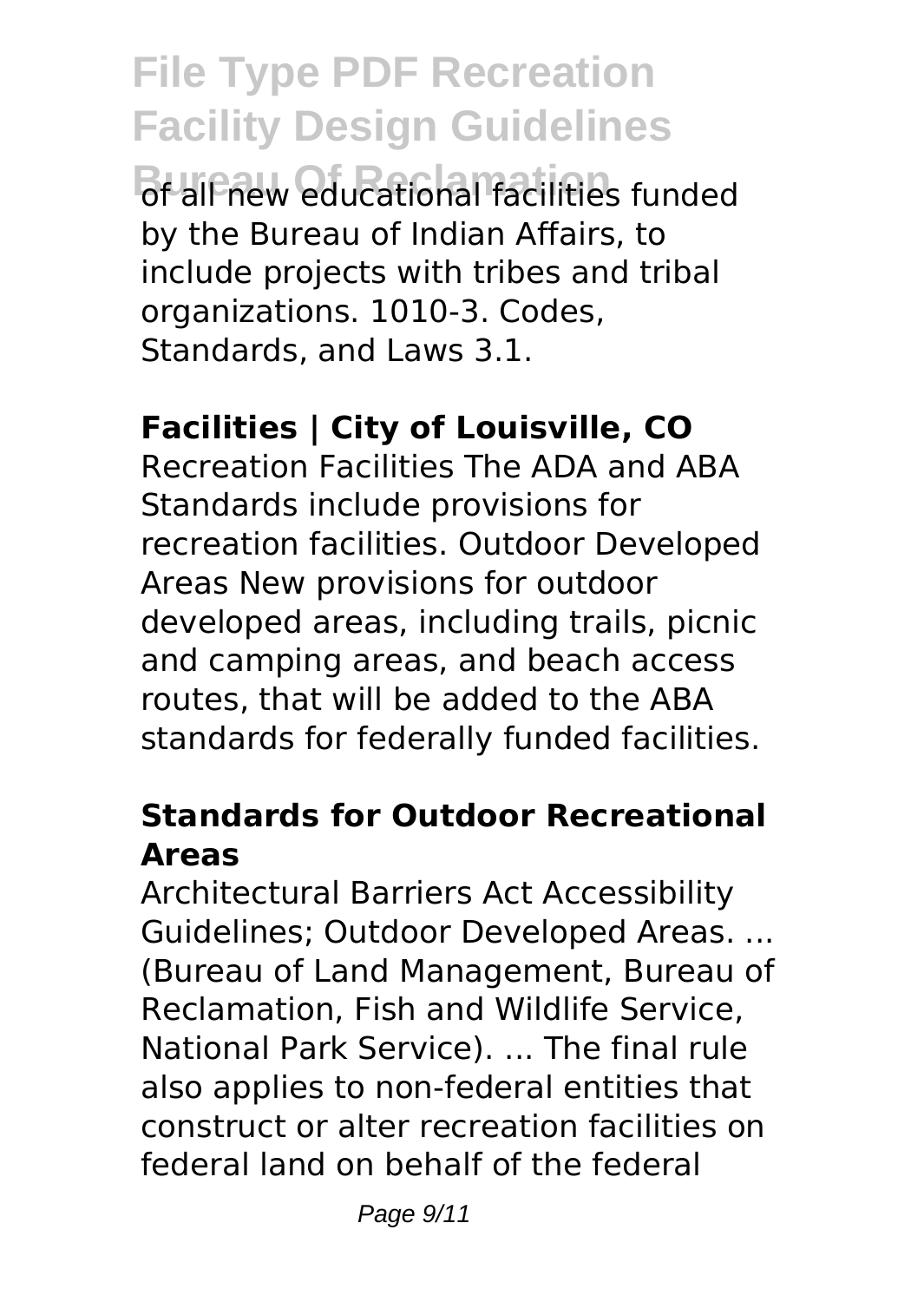**File Type PDF Recreation Facility Design Guidelines Bureau of Pursuant ...**<br> **Bureau Pursuant ...** 

## **Bureau of Indian Affairs**

As major centers of social and economic importance across the world, sports facilities and recreational buildings need to be optimized to admit hundreds or thousands of people on a regular basis, as well as to meet the needs of whatever activity takes place in the facility. Whether you're looking for just the right turf or the most comfortable stadium seating, designing and

## **Community and Recreation Facilities Location Guidelines ...**

Recreation Faciltiy Management: Design, Development, Operations and Utilization [Richard F. Mull, Brent A. Beggs, Mick Renneisen] on Amazon.com. \*FREE\* shipping on qualifying offers. Recreation facility management is a complex responsibility. Professionals in this field are responsible for various types of facilities—recreation centers